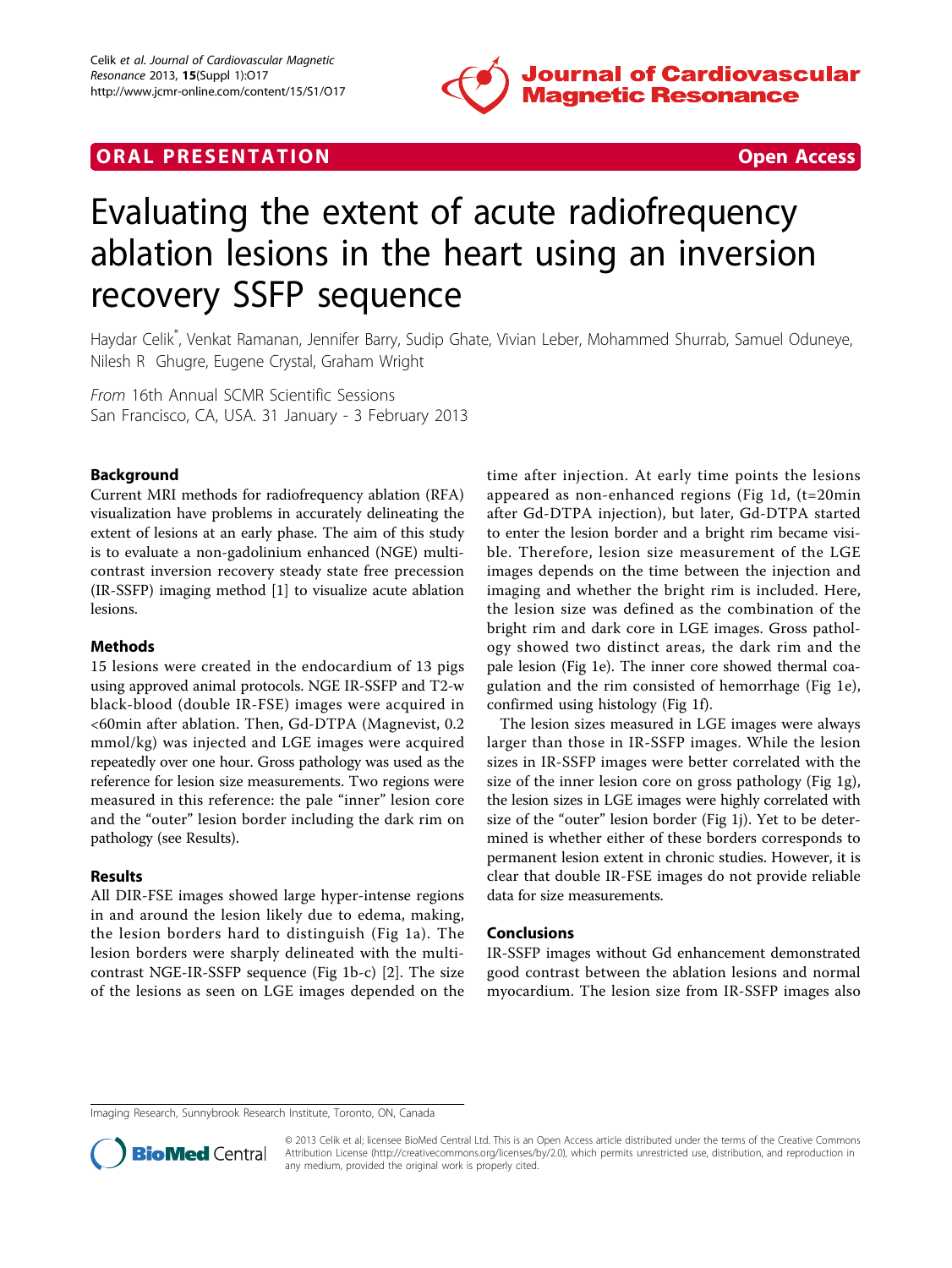<span id="page-1-0"></span>

correlated well with lesion size in gross pathology. Among the imaging methods used in this study, IR-SSFP

provided the most reliable and consistent data for RFA lesion characterization.